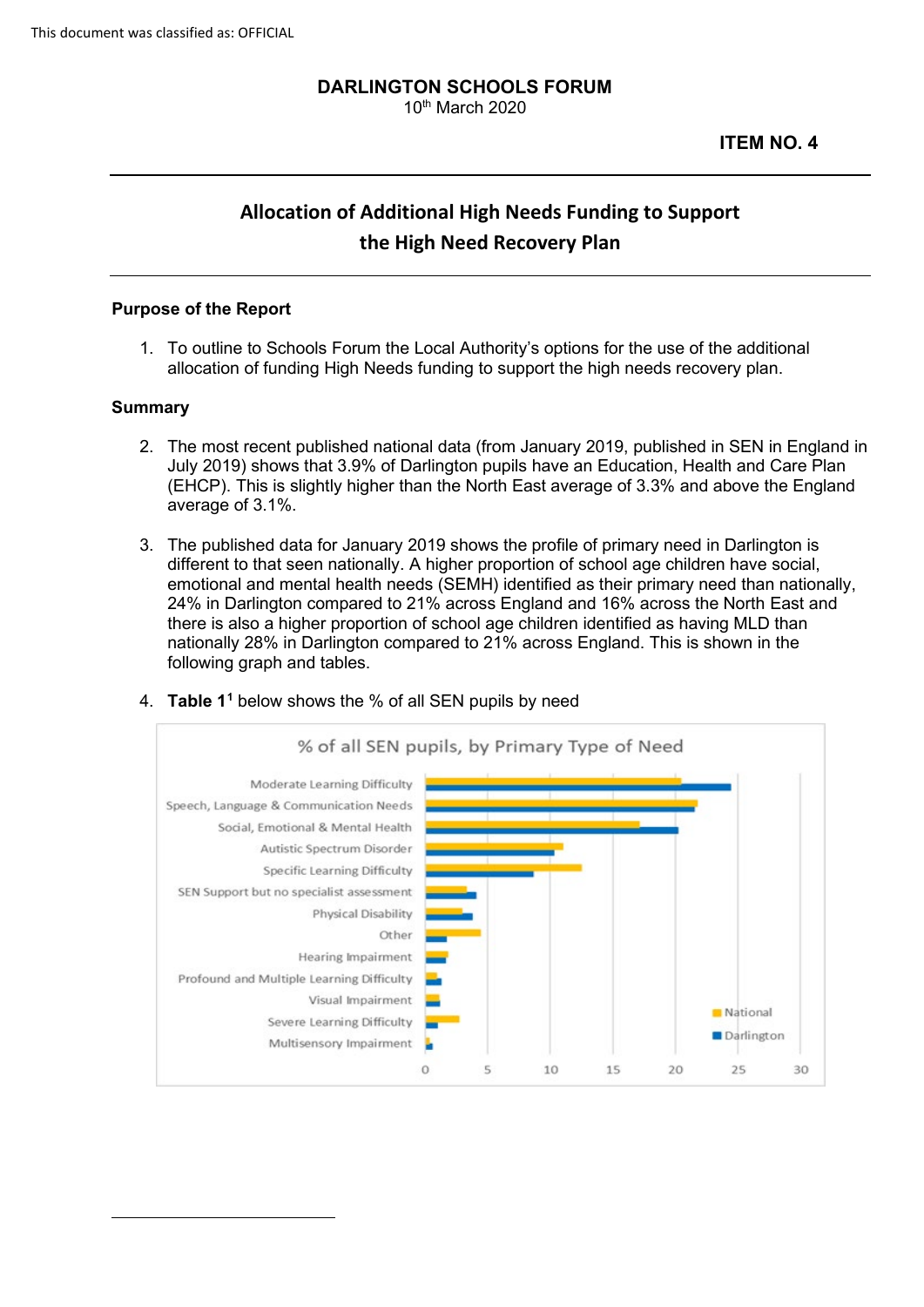| Early Years / Reception - Autumn Term 2019 |                                           |                                                         |                                            |                                 |       |  |
|--------------------------------------------|-------------------------------------------|---------------------------------------------------------|--------------------------------------------|---------------------------------|-------|--|
|                                            | Communication<br>and Interaction<br>(C&I) | Social,<br>Emotional,<br><b>Mental Health</b><br>(SEMH) | Sensory,<br>Physical,<br>Medical<br>(SP&M) | Cognition and<br>Learning (C&L) | Total |  |
| Total                                      | 12                                        |                                                         |                                            |                                 |       |  |

| Primary - Autumn Term 2019 |                                           |                                                  |                                            |                                 |       |  |
|----------------------------|-------------------------------------------|--------------------------------------------------|--------------------------------------------|---------------------------------|-------|--|
|                            | Communication<br>and Interaction<br>(C&1) | Social,<br>Emotional,<br>Mental Health<br>(SEMH) | Sensory,<br>Physical,<br>Medical<br>(SP&M) | Cognition and<br>Learning (C&L) | Total |  |
| Total                      | 121                                       | 37                                               | 24                                         | 73                              | 255   |  |

| Secondary - Autumn Term 2019 |                                           |                                                         |                                            |                                 |       |  |
|------------------------------|-------------------------------------------|---------------------------------------------------------|--------------------------------------------|---------------------------------|-------|--|
|                              | Communication<br>and Interaction<br>(C&I) | Social,<br>Emotional,<br><b>Mental Health</b><br>(SEMH) | Sensory,<br>Physical,<br>Medical<br>(SP&M) | Cognition and<br>Learning (C&L) | Total |  |
| Total                        | 94                                        | 80                                                      |                                            | 104                             | 300   |  |

| Post 16 - Autumn Term 2019 |                                           |                                                         |                                            |                                 |       |  |
|----------------------------|-------------------------------------------|---------------------------------------------------------|--------------------------------------------|---------------------------------|-------|--|
|                            | Communication<br>and Interaction<br>(C&I) | Social,<br>Emotional,<br><b>Mental Health</b><br>(SEMH) | Sensory,<br>Physical,<br>Medical<br>(SP&M) | Cognition and<br>Learning (C&L) | Total |  |
| Total                      | 35                                        | 50                                                      |                                            | 38                              | 134   |  |

| Post 19 - Autumn Term 2019 |                                           |                                                         |                                            |                                 |       |  |
|----------------------------|-------------------------------------------|---------------------------------------------------------|--------------------------------------------|---------------------------------|-------|--|
|                            | Communication<br>and Interaction<br>(C&I) | Social,<br>Emotional,<br><b>Mental Health</b><br>(SEMH) | Sensory,<br>Physical,<br>Medical<br>(SP&M) | Cognition and<br>Learning (C&L) | Total |  |
| <b>Total</b>               | 25                                        | 4                                                       |                                            | 35                              | 68    |  |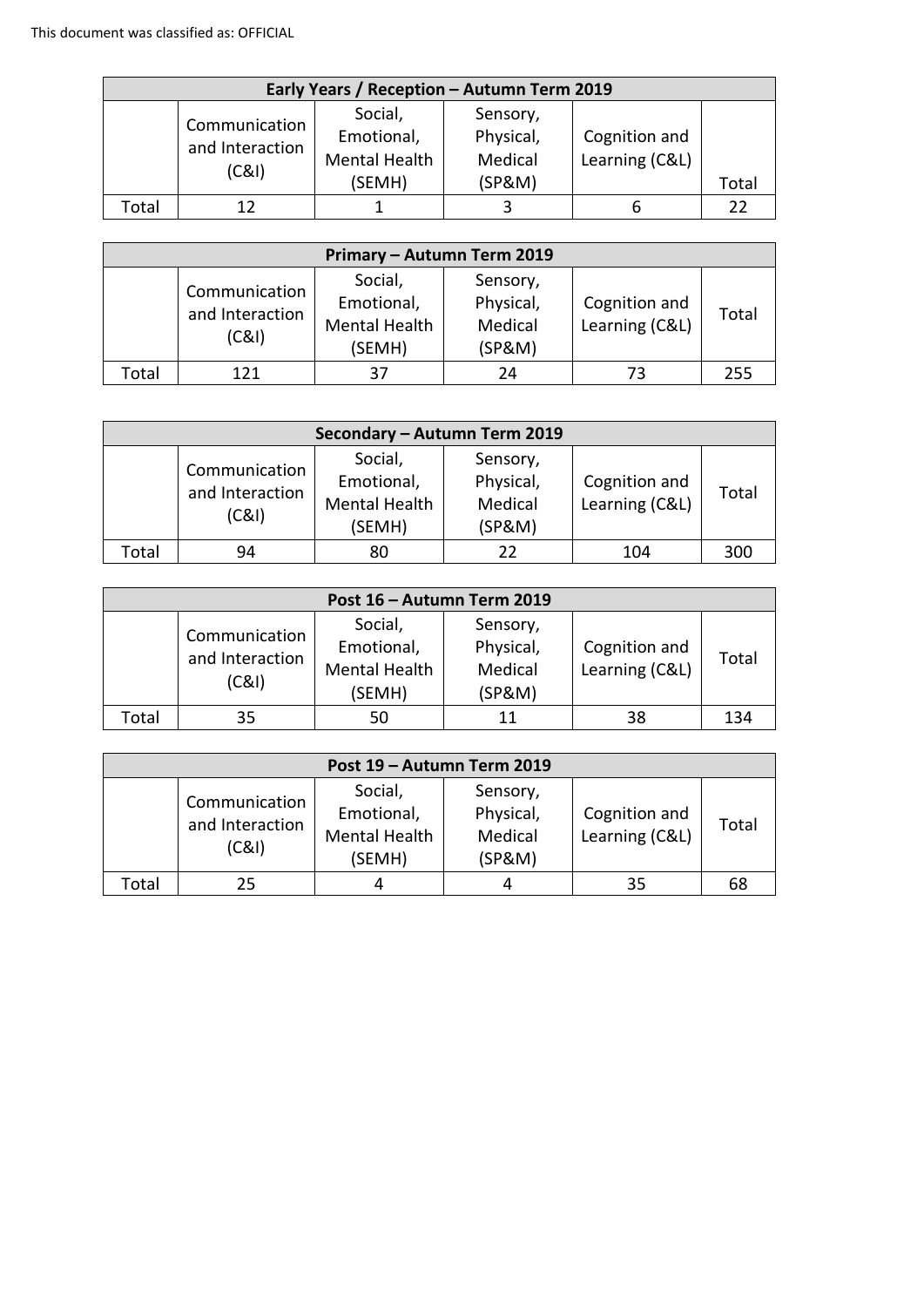5. Darlington has seen a significant rise in the total number of EHCPs in the last 5 years. The number of plans has risen from 385 in January 2013 to 741 in January 2019 and is currently at 779 (October 2019). This equates to a rise of 102% throughout this period. This is shown in the following graph.



6. In England 39.2% pupils with EHCPs are placed in mainstream schools compared with 34.0% in Darlington, evidencing that a smaller proportion of young people are educated in mainstream schools. Darlington also places a higher proportion of young people with EHCPs in Special Schools (43.3% compared to 38.6% across England). This is shown in the following graph.

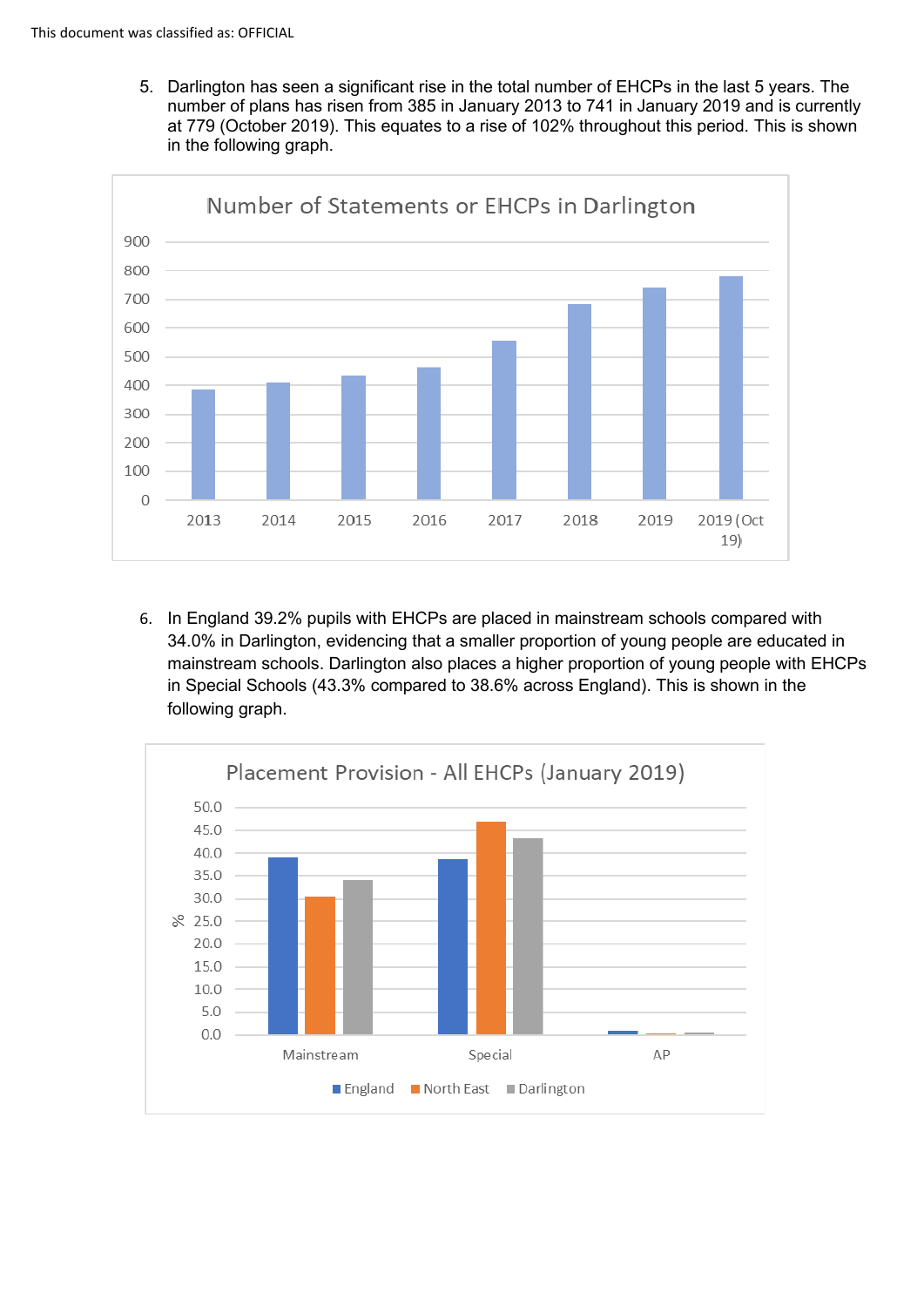7. Darlington places 5.5% of young people with ECHPs in Independent Special Schools, compared to 3.9% across England and only 2.7% across the North East.



8. Darlington placed 5.1% of new EHCPs in Independent Special Schools in 2018 compared to 1.9% across the North East and 2.8% in England.

## **National Landscape**

- 9. In mid-2019 the long-awaited Timpson Report on Exclusions and 'off rolling' was published. The report makes 30 recommendations to Government and highlights variation in exclusions practice across different schools, local authorities and certain groups of children, including those with additional vulnerabilities and SEND needs. The report demonstrated that vulnerable groups of children are more likely to be excluded, with 78% of permanent exclusions issued to children who had special educational needs (SEN), or classified as in need or eligible for free school meals. This has led to a clear desire and focus at national strategic level to promote more inclusive schools at both Primary and Secondary phases.
- 10. In the autumn of 2019, the House of Commons Education Committee published its SEND Report. A central theme throughout the report is a concern regarding local authority oversight of Primary, Secondary and Specialist settings legal compliance with the SEND Regulations and SEND Code of Practice and a recommendation that authorities do more to support settings to be more inclusive, promoting improved outcomes for SEND learners. Both these key reports instruct local authorities and education settings to do more to promote inclusive practice and, where possible, the education of children within their own communities.
- 11. There is currently a government led DfE SEND review underway. It is likely that this review will call for evidence in the spring. It has been indicated in both the Timpson Report and the Commons Education Committee Report that the government are committed to a review of the SEND Code of Practice in 2020.
- 12. Following a national consultation in mid-2019 LA's are currently awaiting a report from the DfE and ESFA on the structure of Financial Arrangements and processes or SEND and AP. The key focus of this report is likely to relate to the 'nominal' budgets given to schools for SEND and the confusion on the deployment of this funding within schools offer.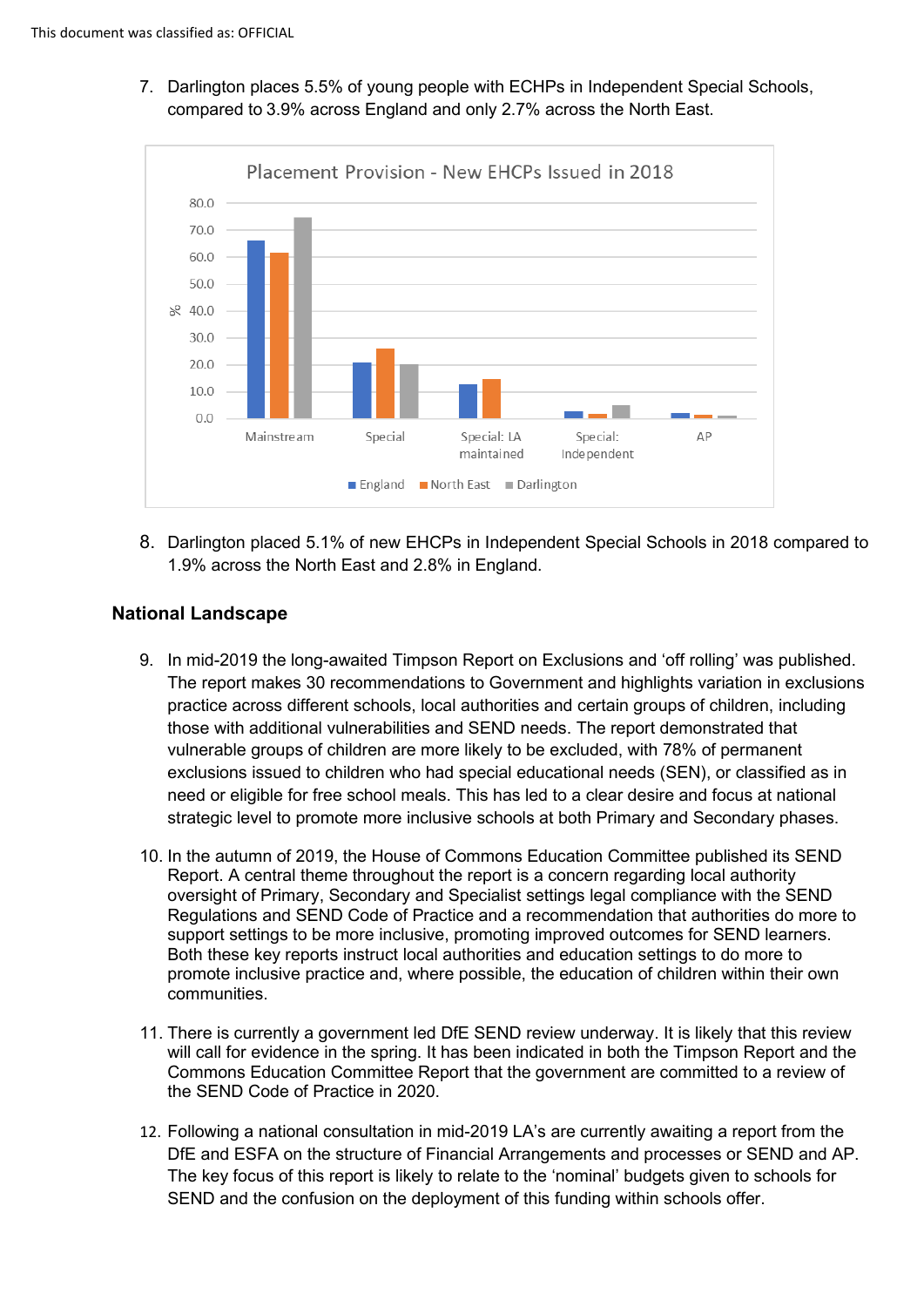# **Additional Allocation of Funding**

- 13. There has been a provision of an uplift to the High Needs Budget in local authorities for 2020/21, of which Darlington is due to receive £1,575,987. Although it has not been confirmed if this is a single year allocation, or a longer-term increase in year on year funding, it is expected that this increase will be the same for 2021/22 and possibly beyond. For this paper this has been the assumption.
- 14. The allocation of the additional funding and the 'Top Slicing' of DSG is being scrutinised by DfE and ESFA and it has been communicated that the additional money should not be simply used to offset budget pressures and should be deployed to address local areas of need and reduce future budget pressures moving forward.
- 15. The Local Authority has identified several options as to how the additional funding could be used to support SEND practice in Darlington and contribute to the High Needs recovery block which are outlined below.

| Budget Overview for HNFF Up Lift 2020 - 2022-Indicative costs |                        |                       |              |  |  |
|---------------------------------------------------------------|------------------------|-----------------------|--------------|--|--|
| <b>Additional High Needs Block Allocation</b>                 | 2020/21<br>(Confirmed) | 2021/22<br>(Expected) | <b>Total</b> |  |  |
|                                                               | £1,575,987             | £1,575,987            | £3,151,974   |  |  |
| <b>Supplemental HN Cost Recovery Items</b>                    | 2020/21                | 2021/22               | <b>Total</b> |  |  |
| 14-16 Alternative Provision SEND placements                   | £200,000               | £200,000              | £400,000     |  |  |
| Inclusion Support 2 -year pilot                               | £210,000               | £210,000              | £420,000     |  |  |
| SEN Unit Revenue Start Up                                     | £200,000               | £0                    | £200,000     |  |  |
| <b>TOTAL EXPENSES</b>                                         | £610,000               | £410,000              | £1,020,000   |  |  |
| <b>Total Off Set to HN Cost Recovery</b>                      | £965,987               | £1,165,987            | £2,131,974   |  |  |
|                                                               |                        |                       |              |  |  |

## **14 – 16 Alternative Provision SEND placements**

- a. The introduction of the additional SEMH resource bases and the introduction of the Tees Valley Free School will provide additional local placement capacity to Darlington, but significant capacity challenges remain. A lack of enough high-quality local alternative provision remains a challenge to addressing local need.
- b. There are currently 32 year 10 and 11 pupils being educated out of area with the current 2019/20 expenditure for these children totalling £1,338,084, equating to an average of £41,815 per pupil.
- c. There are currently 34 year 8 and 9 pupils being educated out of area. These are the future 14 – 16 cohort. This is an area of increasing need for alternative provision and bespoke education packages. There have been 6 children and young people between 14 – 16 years who have failed to engage in formal education. These children and young people require a nurturing and flexible offer to ensure that they can reengage and remain engaged in education and training.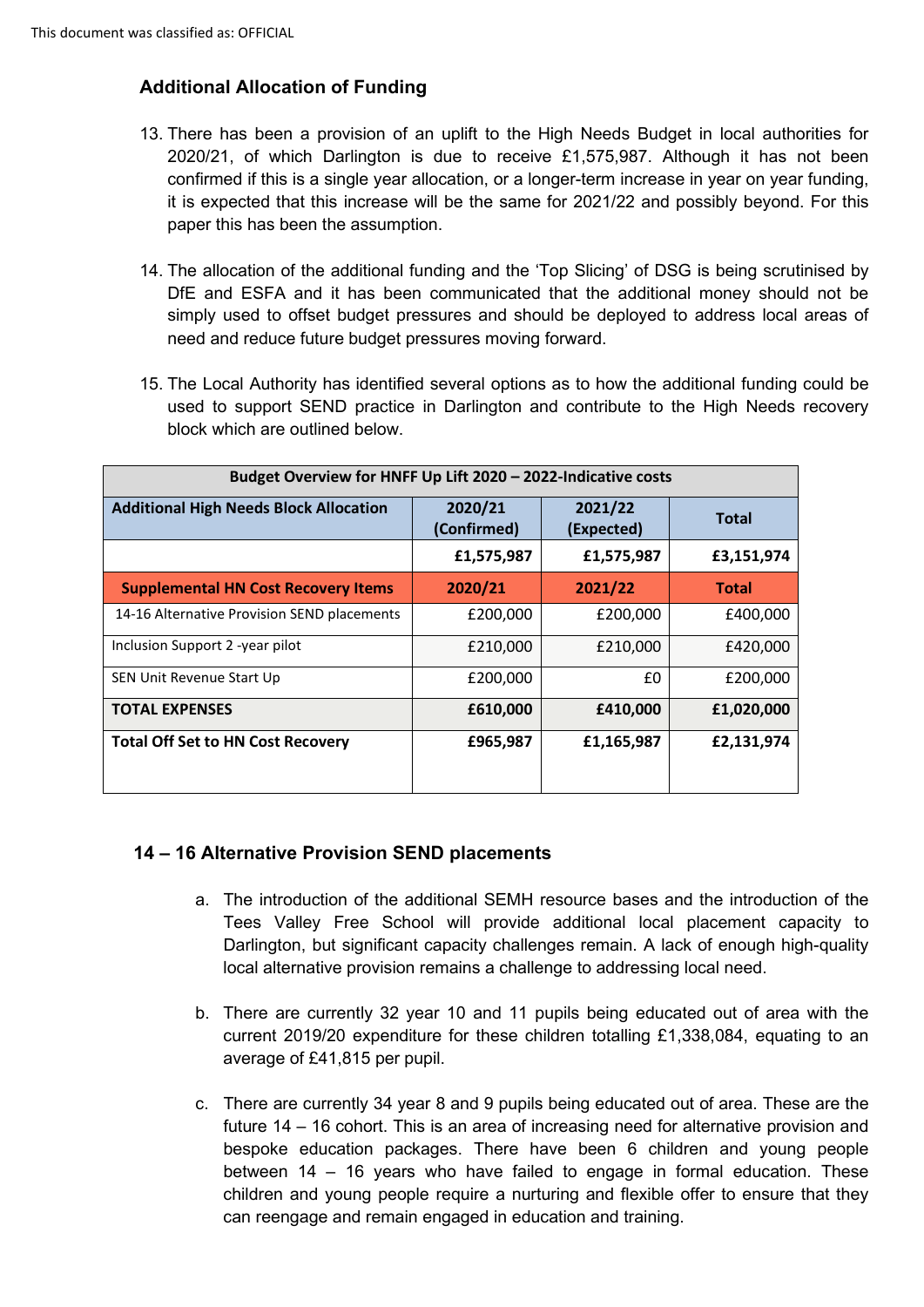- d. There remains a number of children currently in a range of provisions whose placements are at risk, which would leave them without a school roll as should these placements break down there is not a provision within borough with the approach required to meet many of their needs. With no alternative offer these children would likely end up being educated out of area.
- e. In order to achieve the outcomes, set out in 9.79 of the SEND Code, in the local area Children and Young Peoples plan and the SEND strategy the LA would seek to work with local providers to establish an offer for those pupils who struggle to engage in a more formal setting.
- f. The Local Authority would wish to initially explore this option with the management committee of Rise Carr College to establish if this type of offer would be viable for Rise Carr to deliver.
- g. Each pupil would have funding allocated to them through the NFF and where appropriate the High Needs Block with recourse to top up through Darlington's ranged funding model. The use of the High Needs Block top up would allow for the facilitation of a two-year set up period under pinning initial set up costs. The Local Authority would undertake a review to establish if suitable additional premises were available if required.

## **Inclusion Support 2- year pilot**

- a. This 2-year pilot would see a newly appointed specialist team of inclusion practitioner's work directly in partnership with schools to assist in providing additional positive relationship support and promoting integrated inclusion practice. This would be a 'wraparound' intervention offer for pupils with additional needs who may need some supplemental support and operate on a Strengths Based, Relational and Restorative Approaches assisting schools to understand and embed the strengthening family's agenda and improve outcomes for children in Darlington.
- b. Development and delivery of training on positive 'relationship' support and SEND inclusion would be delivered in partnership with Whole School SEND allowing the pilot project to access regional and national support and guidance in inclusion best theory and practice.
- c. The Local Authority would wish to explore with Rise Carr College Management Committee the possibility of the college delivering such an offer alongside the viability of a long term sustainable traded offer.

## **Start Up Revenue Support of SEN Units**

a. While there has been capital budget agreed for the newly commissioned SEN Units it has become clear through the project management process that there is a need to support with a one off supplemental top up of start-up revenue for the initial set up of staffing for the implementation of the units.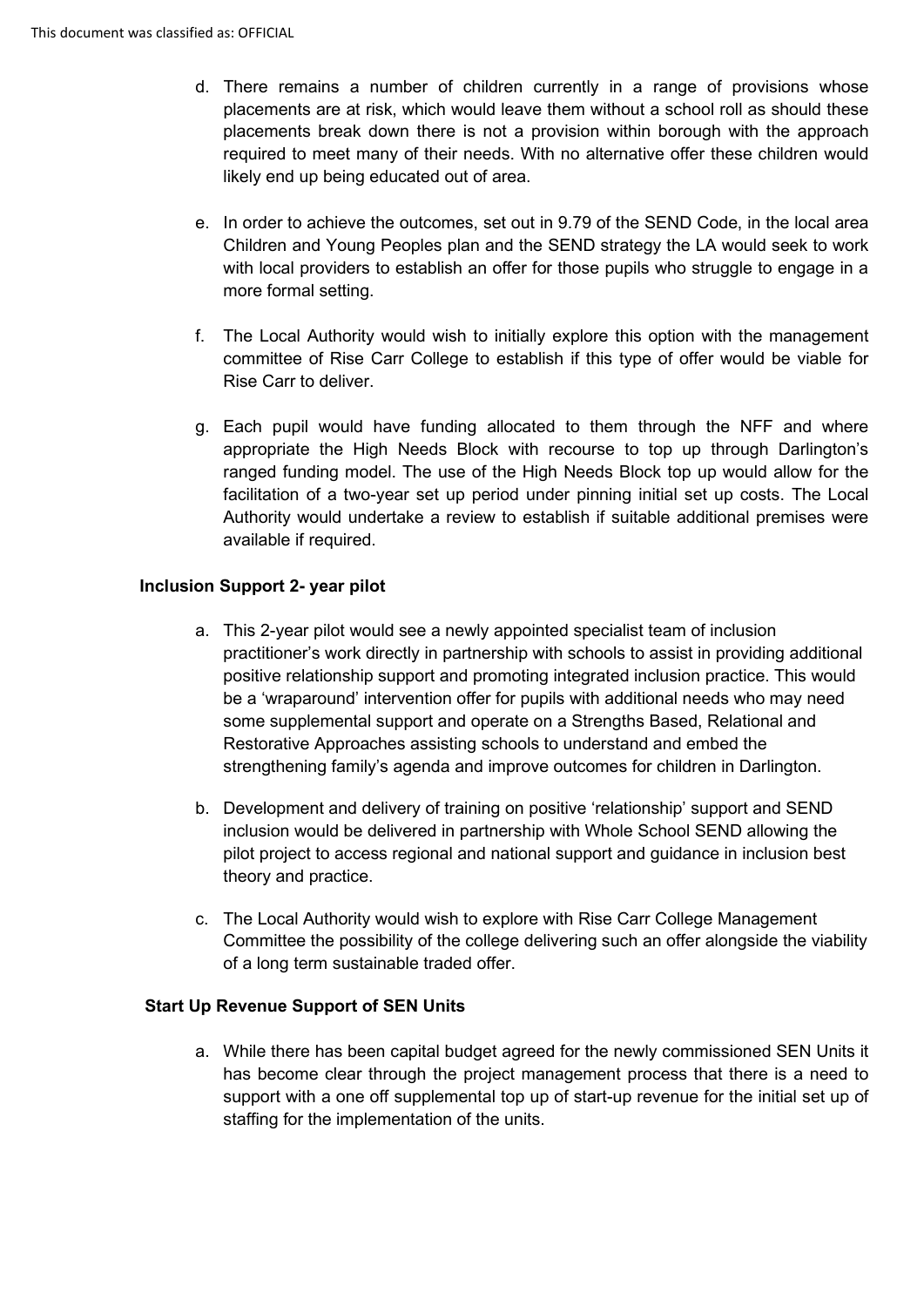# **Off Set to High Needs Budget**

- a. Delivering the supplemental items above will allow for increased support of the High Needs Cost Recovery plan on an invest to save approach. Costs are indicative and a full breakdown of costs will be presented to a future forum meeting.
- b. Delivery of these items will still result in a potential off set of £2,131,974 against the High Needs Budget between 2020 and 2022. This will assist to reduce the in-year costs of high needs places supplementary to the expected projected cost recovery laid out in the High Need Cost Recovery Plan.

In addition to the proposed initiatives outlined above the following proposals seek to identify further efficiencies in the current system.

## **Aligned Ranged Funding for Exported Pupils:**

a. In September 2019 the Authority aligned the allocation of resources with the SEND Ranges. This was enacted for all in borough provision. Currently pupils placed in mainstream schools out of area attract a top up rate applied by the out of area local authority. It is proposed that the Darlington funding arrangements apply to all pupils attending a mainstream school whether in or out of borough. The alignment of ranged top up funding for exported pupils and students could see a potential £100,000 saving. This would take negotiation with external settings over a full academic year. Care must be taken to ensure that needs are able to be met while aligning with the DBC SEND Ranges.

#### **Review and Scrutiny of Out of Area Placements:**

- a. There are a number out of area placements which do not offer best use of resources to promote outcomes for children and young people with SEND. The SEND Regulations 2014 and the SEND Code of Practice is clear that Local Authorities must consider all placements as suitable for 'the age, ability, aptitude or SEN of the child', as compatible 'with the education of others' and as an 'efficient use of resources' duty in SEND Code of Practice. The Authority should undertake a review of all current out of area placements regarding these parameters and take appropriate action to address and provision which does not meet these duties. This will be a key aspect of the newly appointed SEND Contracts and Commissioning Managers role.
- b. A review will be undertaken of all current out of area placements by July 2020 to inform placement planning for the 2020/21 academic year.